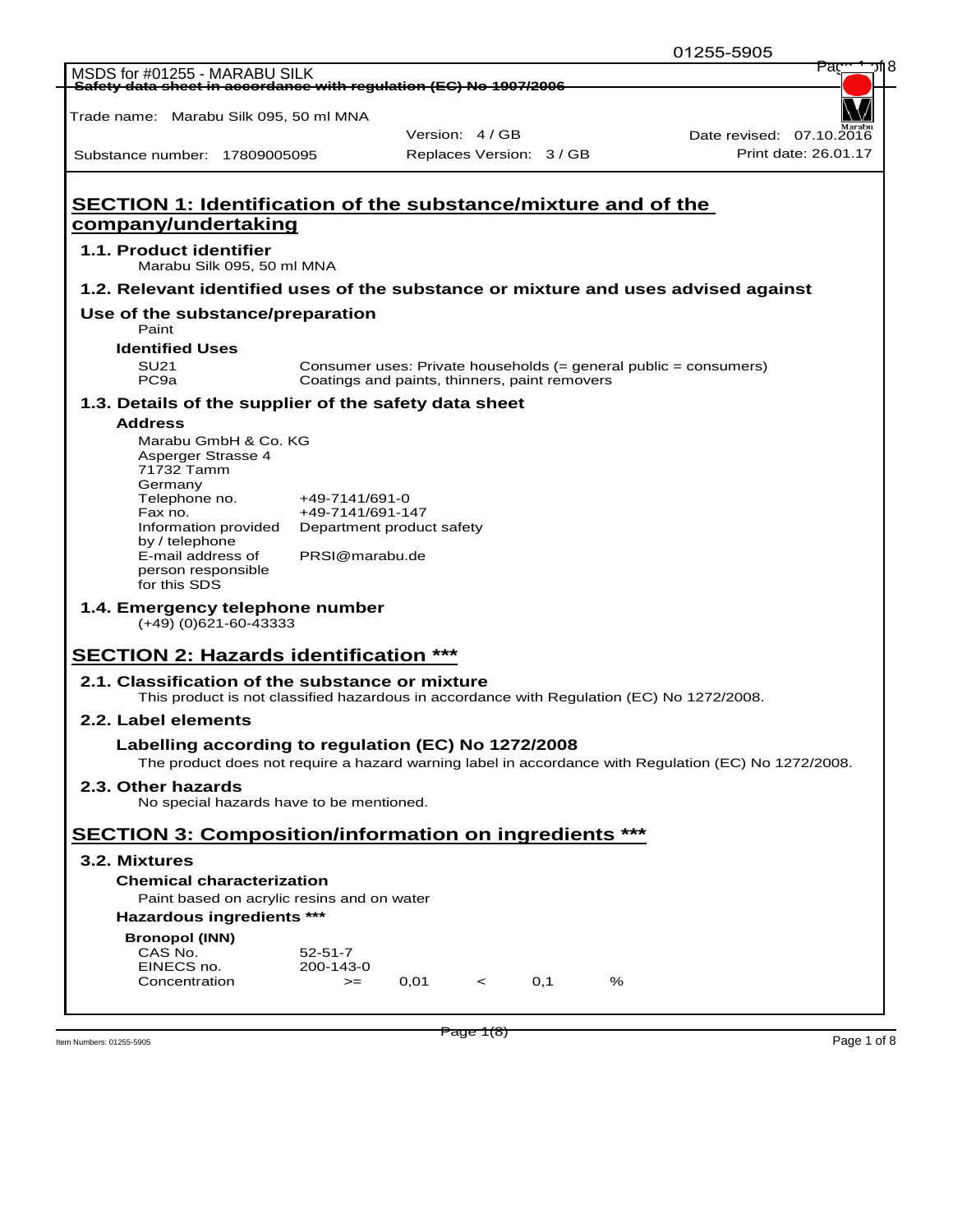|                                | MSDS for #01255 - MARABU SILK<br>Safety data sheet in accordance with regulation (EC) No 1907/2006         |                                           |                 |          |                          |   |       |                          |
|--------------------------------|------------------------------------------------------------------------------------------------------------|-------------------------------------------|-----------------|----------|--------------------------|---|-------|--------------------------|
|                                | Trade name: Marabu Silk 095, 50 ml MNA                                                                     |                                           |                 |          |                          |   |       |                          |
|                                |                                                                                                            |                                           | Version: 4 / GB |          |                          |   |       | Date revised: 07.10.2016 |
| Substance number: 17809005095  |                                                                                                            |                                           |                 |          | Replaces Version: 3 / GB |   |       | Print date: 26.01.17     |
|                                | Classification (Regulation (EC) No. 1272/2008)                                                             |                                           |                 |          |                          |   |       |                          |
|                                |                                                                                                            | Eye Dam. 1                                |                 | H318     |                          |   |       |                          |
|                                |                                                                                                            | Skin Irrit. 2                             |                 | H315     |                          |   |       |                          |
|                                |                                                                                                            | STOT SE 3                                 |                 | H335     |                          |   |       |                          |
|                                |                                                                                                            | Acute Tox. 4                              |                 | H302     |                          |   |       |                          |
|                                |                                                                                                            | Acute Tox. 4                              |                 | H312     |                          |   |       |                          |
|                                |                                                                                                            | <b>Aquatic Acute 1</b>                    |                 | H400     |                          |   |       |                          |
|                                |                                                                                                            | <b>Aquatic Chronic 1</b>                  |                 | H410     |                          |   |       |                          |
|                                | Concentration limits (Regulation (EC) No. 1272/2008)                                                       |                                           |                 |          |                          |   |       |                          |
|                                |                                                                                                            | <b>Aquatic Acute 1</b>                    | H400            | $M = 10$ |                          |   |       |                          |
|                                |                                                                                                            | <b>Aquatic Chronic</b>                    | H410            | $M = 1$  |                          |   |       |                          |
|                                | 1                                                                                                          |                                           |                 |          |                          |   |       |                          |
| <b>Pyrithione zinc</b>         |                                                                                                            |                                           |                 |          |                          |   |       |                          |
|                                |                                                                                                            |                                           |                 |          |                          |   |       |                          |
| CAS No.                        |                                                                                                            | 13463-41-7                                |                 |          |                          |   |       |                          |
| EINECS no.                     | 236-671-3                                                                                                  |                                           |                 |          |                          |   |       |                          |
| Registration no.               |                                                                                                            | 01-2119511196-46                          |                 |          |                          |   |       |                          |
| Concentration                  |                                                                                                            | 0,01<br>$>=$                              |                 | $\lt$    | 0,025                    | % |       |                          |
|                                | Classification (Regulation (EC) No. 1272/2008)                                                             |                                           |                 |          |                          |   |       |                          |
|                                |                                                                                                            | Acute Tox. 3                              |                 | H301     |                          |   |       |                          |
|                                |                                                                                                            | Acute Tox. 3                              |                 | H331     |                          |   |       |                          |
|                                |                                                                                                            | Eye Dam. 1                                |                 | H318     |                          |   |       |                          |
|                                |                                                                                                            | <b>Aquatic Acute 1</b>                    |                 | H400     |                          |   |       |                          |
|                                |                                                                                                            | <b>Aquatic Chronic 1</b>                  |                 | H410     |                          |   |       |                          |
|                                | Concentration limits (Regulation (EC) No. 1272/2008)<br>1                                                  | <b>Aquatic Acute 1</b><br>Aquatic Chronic | H400<br>H410    | $M = 10$ | $M = 100$                |   |       |                          |
| <b>Further ingredients ***</b> |                                                                                                            |                                           |                 |          |                          |   |       |                          |
| Glycerol                       |                                                                                                            |                                           |                 |          |                          |   |       |                          |
| CAS No.                        | $56 - 81 - 5$                                                                                              |                                           |                 |          |                          |   |       |                          |
| EINECS no.                     | 200-289-5                                                                                                  |                                           |                 |          |                          |   |       |                          |
| Concentration                  |                                                                                                            | 1<br>$>=$                                 |                 | $\prec$  | 10                       | % | $[3]$ |                          |
|                                |                                                                                                            |                                           |                 |          |                          |   |       |                          |
|                                | [3] Substance with occupational exposure limits                                                            |                                           |                 |          |                          |   |       |                          |
|                                |                                                                                                            |                                           |                 |          |                          |   |       |                          |
|                                | <b>SECTION 4: First aid measures</b>                                                                       |                                           |                 |          |                          |   |       |                          |
|                                | 4.1. Description of first aid measures                                                                     |                                           |                 |          |                          |   |       |                          |
| After skin contact             |                                                                                                            |                                           |                 |          |                          |   |       |                          |
|                                | Wash with plenty of water and soap. Do NOT use solvents or thinners.                                       |                                           |                 |          |                          |   |       |                          |
| After eye contact              |                                                                                                            |                                           |                 |          |                          |   |       |                          |
|                                | Separate eyelids, wash the eyes thoroughly with water (15 min.). In case of irritation consult an oculist. |                                           |                 |          |                          |   |       |                          |
|                                |                                                                                                            |                                           |                 |          |                          |   |       |                          |
|                                |                                                                                                            |                                           |                 |          |                          |   |       |                          |
| <b>After ingestion</b>         | Rinse mouth thoroughly with water. If larger amounts are swallowed or in the event of symptoms take        |                                           |                 |          |                          |   |       |                          |
| medical treatment.             | 4.2. Most important symptoms and effects, both acute and delayed                                           |                                           |                 |          |                          |   |       |                          |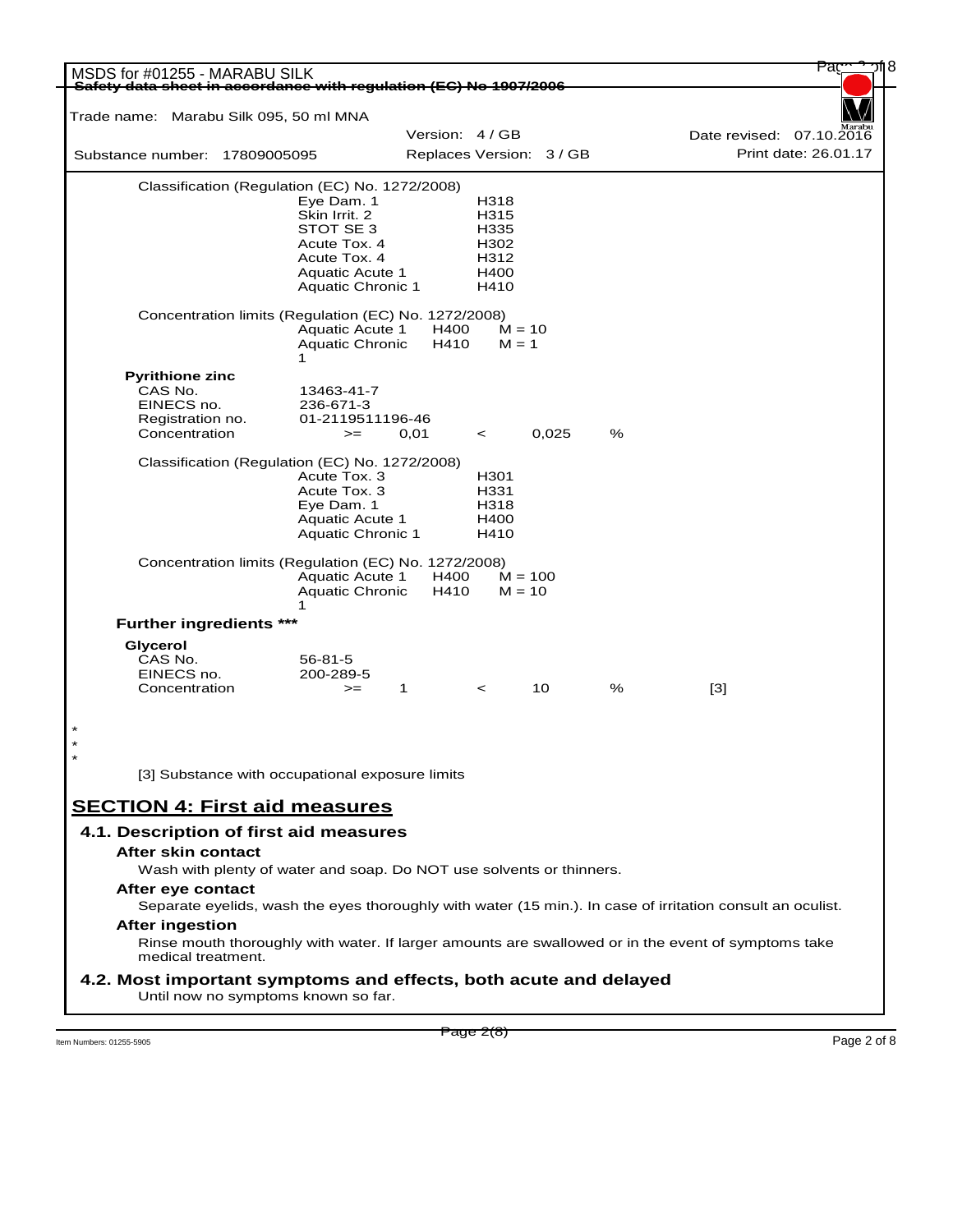<code>MSDS</code> for #01255 - MARABU SILK **Safety data sheet in accordance with regulation (EC) No 1907/2006**

Trade name: Marabu Silk 095, 50 ml MNA

**Hints for the physician / treatment**

Version: 4 / GB

**4.3. Indication of any immediate medical attention and special treatment needed**

Replaces Version: 3 / GB Print date: 26.01.17 Date revised:  $07.10.\overline{20}$ 

Substance number: 17809005095

## Treat symptomatically **SECTION 5: Firefighting measures 5.1. Extinguishing media Suitable extinguishing media** Carbon dioxide, Foam, Sand, Water **5.2. Special hazards arising from the substance or mixture** In the event of fire the following can be released: Carbon monoxide (CO); Carbon dioxide (CO2); dense black smoke **5.3. Advice for firefighters Other information** Collect contaminated fire-fighting water separately, must not be discharged into the drains. **SECTION 6: Accidental release measures 6.1. Personal precautions, protective equipment and emergency procedures** No particular measures required. **6.2. Environmental precautions** No particular measures required. **6.3. Methods and material for containment and cleaning up** Clean preferably with a detergent - avoid use of solvents. **6.4. Reference to other sections** Information regarding Safe handling, see Section 7. Information regarding personal protective measures, see Section 8. Information regarding waste disposal, see Section 13. **SECTION 7: Handling and storage 7.1. Precautions for safe handling Advice on safe handling** Avoid skin and eye contact. Smoking, eating and drinking shall be prohibited in application area. **Advice on protection against fire and explosion** No special measures required. **7.2. Conditions for safe storage, including any incompatibilities Requirements for storage rooms and vessels** Store in frostfree conditions. **Storage class according to TRGS 510** Storage class according to 12 TRGS 510 Non-combustible liquids **7.3. Specific end use(s)** Paint **SECTION 8: Exposure controls/personal protection 8.1. Control parameters**

Item Numbers: 01255-5905 Page 3 of 8

Page 3(8)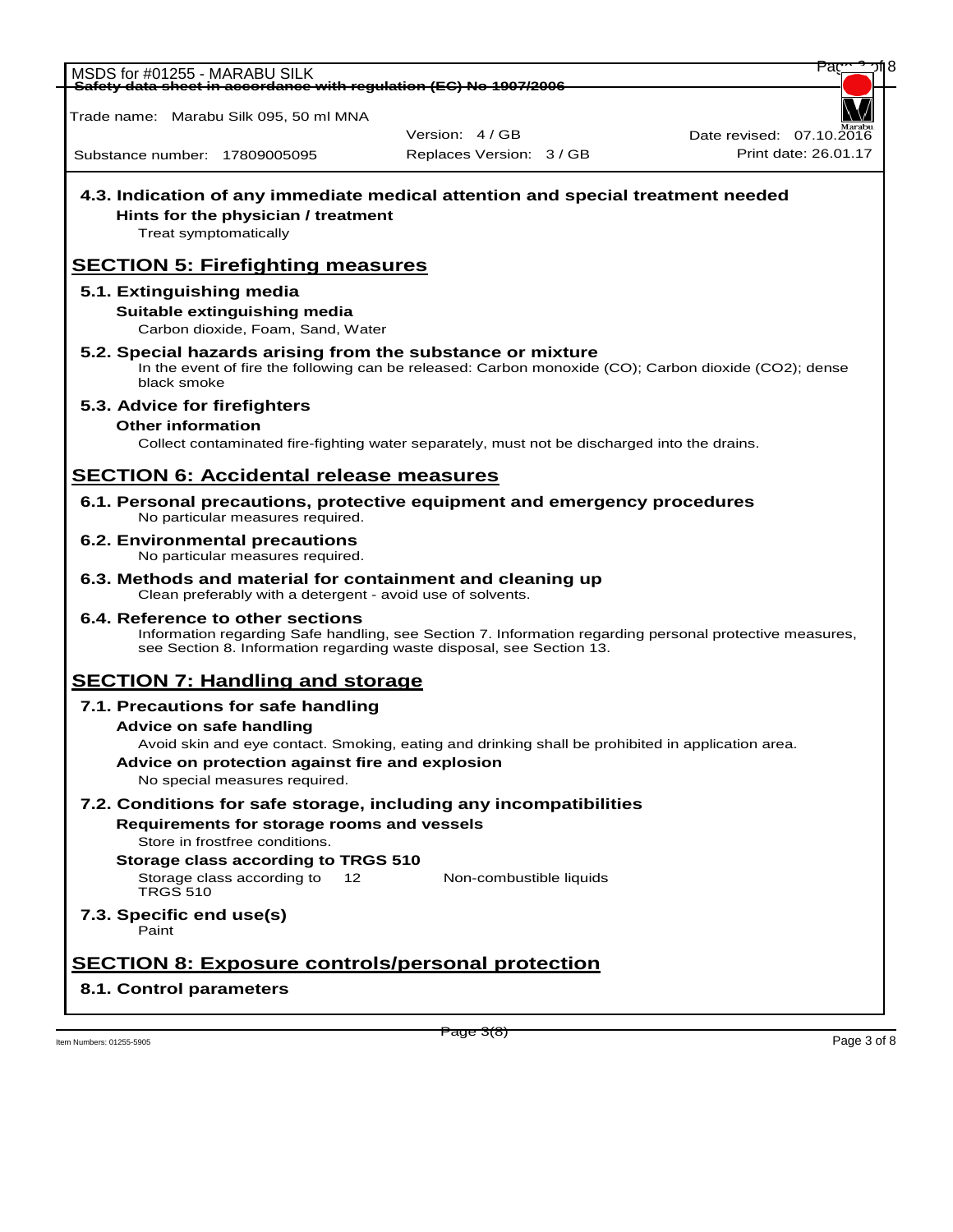| MSDS for #01255 - MARABU SILK<br>Safety data sheet in accordance with regulation (EC) No 1907/2006 |                                 | Paç                      |
|----------------------------------------------------------------------------------------------------|---------------------------------|--------------------------|
|                                                                                                    |                                 |                          |
| Trade name: Marabu Silk 095, 50 ml MNA                                                             | Version: 4 / GB                 | Date revised: 07.10.2016 |
| Substance number: 17809005095                                                                      | Replaces Version: 3 / GB        | Print date: 26.01.17     |
|                                                                                                    |                                 |                          |
| <b>Exposure limit values</b>                                                                       |                                 |                          |
| Glycerol                                                                                           |                                 |                          |
| List                                                                                               | EH <sub>40</sub><br>WEL         |                          |
| Type<br>Value                                                                                      | 10<br>mg/m <sup>3</sup>         |                          |
| <b>Status: 2011</b>                                                                                |                                 |                          |
| <b>Other information</b>                                                                           |                                 |                          |
| There are not known any further control parameters.                                                |                                 |                          |
| 8.2. Exposure controls                                                                             |                                 |                          |
| <b>Exposure controls</b>                                                                           |                                 |                          |
| Provide adequate ventilation.                                                                      |                                 |                          |
|                                                                                                    |                                 |                          |
| <b>SECTION 9: Physical and chemical properties</b>                                                 |                                 |                          |
| 9.1. Information on basic physical and chemical properties                                         |                                 |                          |
| Form                                                                                               | liquid                          |                          |
| Colour                                                                                             | coloured                        |                          |
| Odour                                                                                              | odourless                       |                          |
| <b>Odour threshold</b>                                                                             |                                 |                          |
| Remarks                                                                                            | No data available               |                          |
| pH value                                                                                           |                                 |                          |
| Value                                                                                              | 10<br>8<br>to                   |                          |
| Temperature                                                                                        | 20<br>°C                        |                          |
| Method                                                                                             | <b>WTW PH 340</b>               |                          |
| <b>Melting point</b>                                                                               |                                 |                          |
| Remarks                                                                                            | not determined                  |                          |
| <b>Freezing point</b>                                                                              |                                 |                          |
| Remarks                                                                                            | not determined                  |                          |
| Initial boiling point and boiling range                                                            |                                 |                          |
| Value                                                                                              | 100<br>appr.                    | °C                       |
| Pressure                                                                                           | 1.013<br>hPa                    |                          |
| Source                                                                                             | Literature value                |                          |
| <b>Flash point</b>                                                                                 |                                 |                          |
| Remarks                                                                                            | Not applicable                  |                          |
| Evaporation rate (ether = 1) :                                                                     |                                 |                          |
| Remarks                                                                                            | not determined                  |                          |
| <b>Flammability (solid, gas)</b><br>Not applicable                                                 |                                 |                          |
| Upper/lower flammability or explosive limits                                                       |                                 |                          |
| Remarks                                                                                            | not determined                  |                          |
| Vapour pressure                                                                                    |                                 |                          |
| Value                                                                                              | 23<br>appr.                     | hPa                      |
| Temperature                                                                                        | °C<br>20                        |                          |
| Method                                                                                             | Value taken from the literature |                          |
| <b>Vapour density</b>                                                                              |                                 |                          |
|                                                                                                    |                                 |                          |
| Remarks                                                                                            | not determined                  |                          |
| <b>Density</b>                                                                                     |                                 |                          |

 $P_3$   $P_4$   $(8)$   $P_5$   $(1255-5905)$   $P_6$   $(1255-5905)$   $P_7$   $(1255-5905)$   $P_8$   $(1255-5905)$   $P_8$   $(1255-5905)$   $P_9$   $(1255-5905)$   $P_9$   $(1255-5905)$   $P_9$   $(1255-5905)$   $P_9$   $(1255-5905)$   $P_9$   $(1255-5905)$   $P_$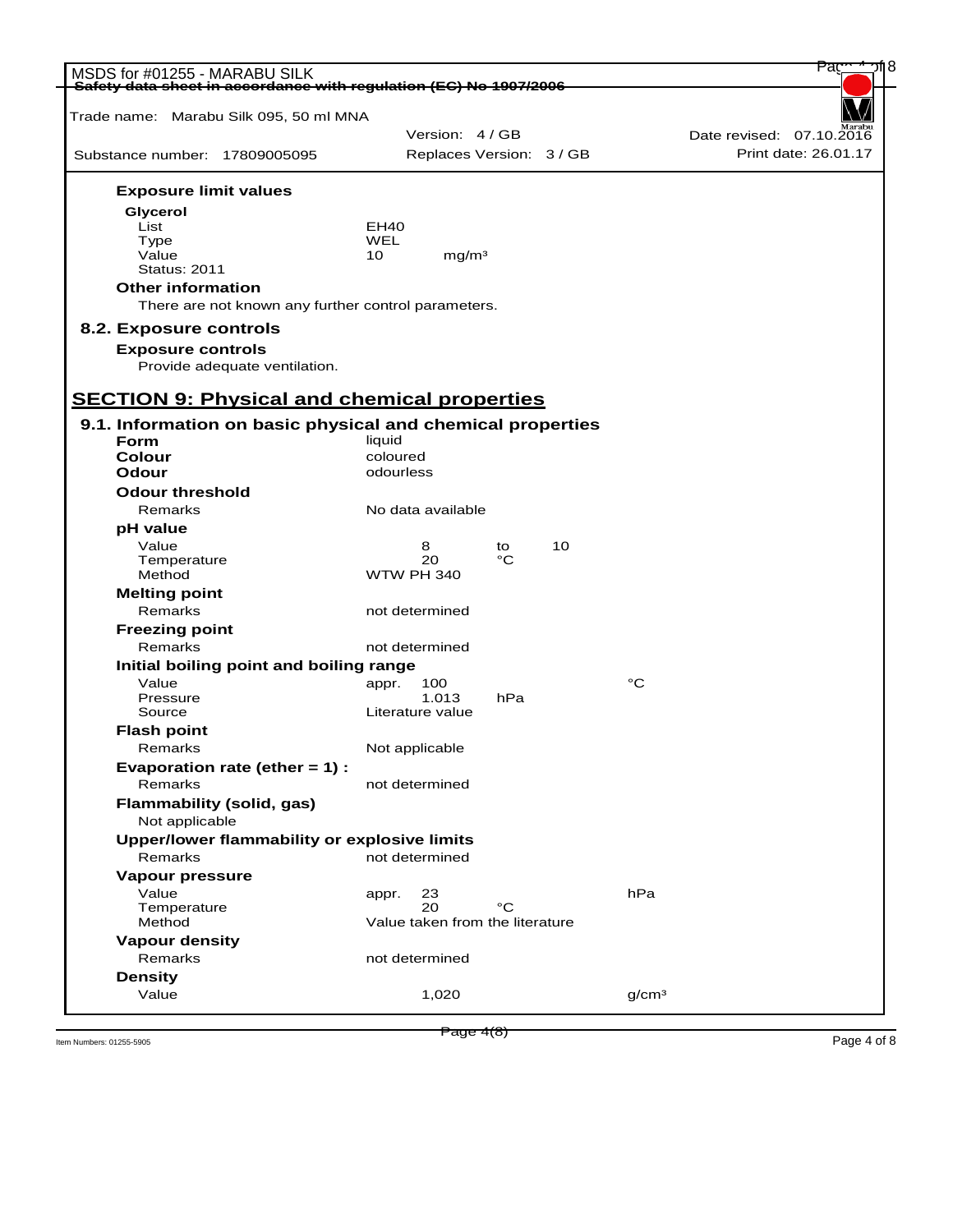| MSDS for #01255 - MARABU SILK<br>Safety data sheet in accordance with regulation (EC) No 1907/2006 |                                                                   | Pa                       |
|----------------------------------------------------------------------------------------------------|-------------------------------------------------------------------|--------------------------|
|                                                                                                    |                                                                   |                          |
| Trade name: Marabu Silk 095, 50 ml MNA                                                             |                                                                   |                          |
|                                                                                                    | Version: 4/GB                                                     | Date revised: 07.10.2016 |
| Substance number: 17809005095                                                                      | Replaces Version: 3 / GB                                          | Print date: 26.01.17     |
| Temperature<br>Method                                                                              | °C<br>20<br><b>DIN EN ISO 2811</b>                                |                          |
| Solubility in water                                                                                |                                                                   |                          |
| Remarks                                                                                            | miscible                                                          |                          |
| <b>Ignition temperature</b>                                                                        |                                                                   |                          |
| Remarks                                                                                            | not determined                                                    |                          |
| <b>Viscosity</b>                                                                                   |                                                                   |                          |
| Remarks                                                                                            |                                                                   |                          |
| Remarks                                                                                            | not determined                                                    |                          |
| 9.2. Other information                                                                             |                                                                   |                          |
| <b>Other information</b>                                                                           |                                                                   |                          |
| None known                                                                                         |                                                                   |                          |
| <b>SECTION 10: Stability and reactivity</b>                                                        |                                                                   |                          |
| 10.1. Reactivity                                                                                   |                                                                   |                          |
| None                                                                                               |                                                                   |                          |
| 10.2. Chemical stability<br>No hazardous reactions known.                                          |                                                                   |                          |
| 10.3. Possibility of hazardous reactions<br>No hazardous reactions known.                          |                                                                   |                          |
| 10.4. Conditions to avoid<br>No hazardous reactions known.                                         |                                                                   |                          |
| 10.5. Incompatible materials<br>None                                                               |                                                                   |                          |
|                                                                                                    |                                                                   |                          |
| 10.6. Hazardous decomposition products<br>No hazardous decomposition products known.               |                                                                   |                          |
| <b>SECTION 11: Toxicological information</b>                                                       |                                                                   |                          |
| 11.1. Information on toxicological effects                                                         |                                                                   |                          |
| <b>Acute oral toxicity</b>                                                                         |                                                                   |                          |
| Remarks                                                                                            | Based on available data, the classification criteria are not met. |                          |
| <b>Acute dermal toxicity</b>                                                                       |                                                                   |                          |
| Remarks                                                                                            | Based on available data, the classification criteria are not met. |                          |
| <b>Acute inhalational toxicity</b>                                                                 |                                                                   |                          |
| Remarks                                                                                            | Based on available data, the classification criteria are not met. |                          |
| <b>Skin corrosion/irritation</b>                                                                   |                                                                   |                          |
| Remarks                                                                                            | Based on available data, the classification criteria are not met. |                          |
| Serious eye damage/irritation                                                                      |                                                                   |                          |
| Remarks                                                                                            | Based on available data, the classification criteria are not met. |                          |
| <b>Sensitization</b>                                                                               |                                                                   |                          |
| Remarks                                                                                            | Based on available data, the classification criteria are not met. |                          |
| <b>Mutagenicity</b>                                                                                |                                                                   |                          |
| Remarks                                                                                            | Based on available data, the classification criteria are not met. |                          |
| <b>Reproductive toxicity</b>                                                                       |                                                                   |                          |
| Remarks                                                                                            | Based on available data, the classification criteria are not met. |                          |

Item Numbers: 01255-5905 Page 5 of 8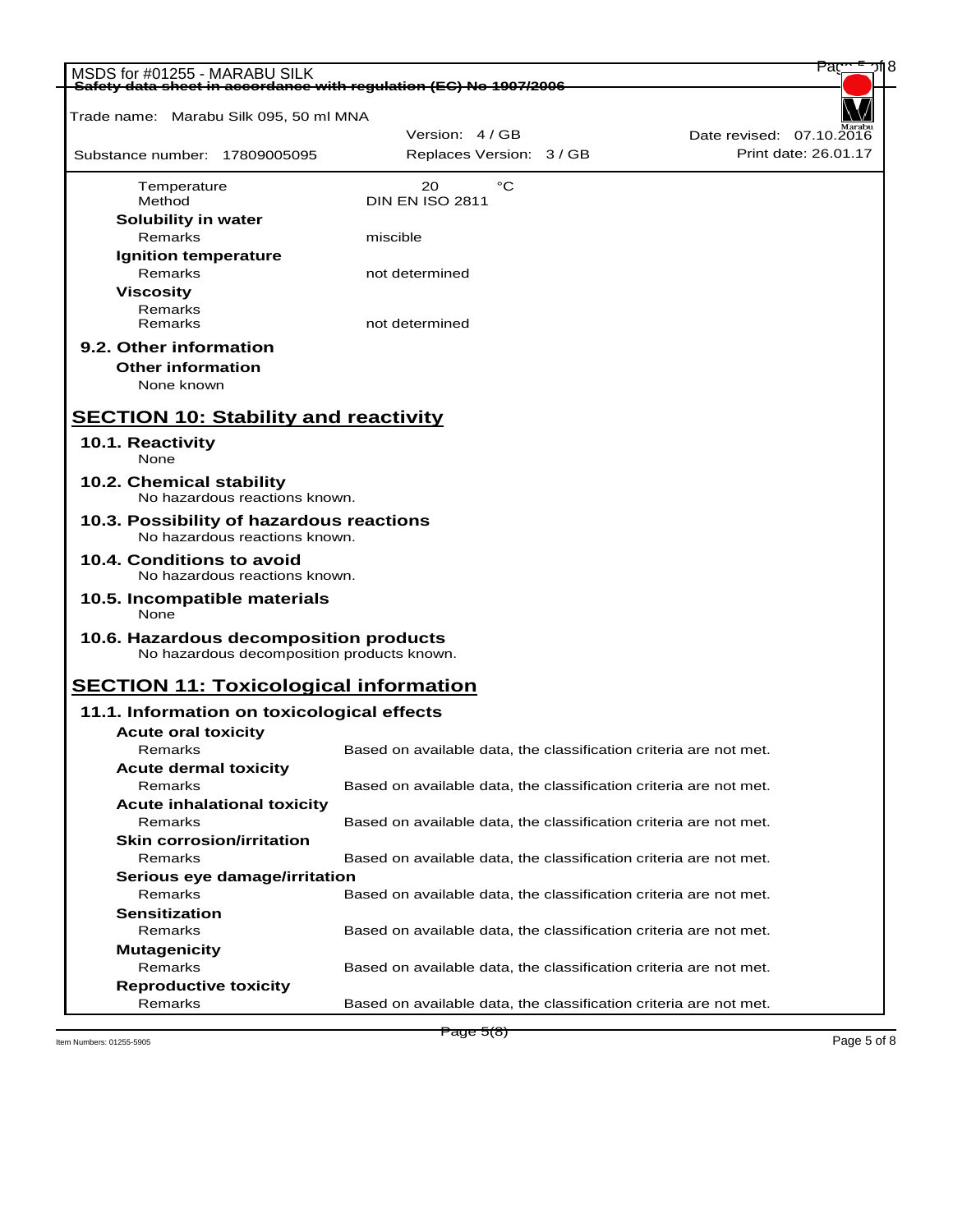| MSDS for #01255 - MARABU SILK                                                                  |                                                                                                       | Par                      |
|------------------------------------------------------------------------------------------------|-------------------------------------------------------------------------------------------------------|--------------------------|
| Safety data sheet in accordance with regulation (EC) No 1907/2006                              |                                                                                                       |                          |
| Trade name: Marabu Silk 095, 50 ml MNA                                                         |                                                                                                       |                          |
|                                                                                                | Version: 4 / GB                                                                                       | Date revised: 07.10.2016 |
| Substance number: 17809005095                                                                  | Replaces Version: 3 / GB                                                                              | Print date: 26.01.17     |
| <b>Carcinogenicity</b>                                                                         |                                                                                                       |                          |
| Remarks                                                                                        | Based on available data, the classification criteria are not met.                                     |                          |
| <b>Specific Target Organ Toxicity (STOT)</b>                                                   |                                                                                                       |                          |
| <b>Single exposure</b>                                                                         |                                                                                                       |                          |
| Remarks                                                                                        | Based on available data, the classification criteria are not met.                                     |                          |
| <b>Repeated exposure</b><br>Remarks                                                            |                                                                                                       |                          |
| <b>Aspiration hazard</b>                                                                       | Based on available data, the classification criteria are not met.                                     |                          |
|                                                                                                | Based on available data, the classification criteria are not met.                                     |                          |
| <b>Experience in practice</b>                                                                  |                                                                                                       |                          |
| risk to health can be expected.                                                                | Provided all the recommended protective and safety precautions are taken, experience shows that no    |                          |
| <b>Other information</b>                                                                       |                                                                                                       |                          |
| There are no data available on the mixture itself.<br>Directive 1999/45/EC and not classified. | The mixture has been assessed following the conventional method of the Dangerous Preparations         |                          |
| <b>SECTION 12: Ecological information</b>                                                      |                                                                                                       |                          |
| 12.1. Toxicity                                                                                 |                                                                                                       |                          |
| <b>General information</b>                                                                     |                                                                                                       |                          |
|                                                                                                | There are no data available on the mixture itself. Do not allow to enter drains or water courses. The |                          |
| and is not classified as dangerous for the environment.                                        | mixture has been assessed following the summation method of the CLP Regulation (EC) No 1272/2008      |                          |
| 12.2. Persistence and degradability                                                            |                                                                                                       |                          |
| <b>General information</b>                                                                     |                                                                                                       |                          |
| There are no data available on the mixture itself.                                             |                                                                                                       |                          |
| 12.3. Bioaccumulative potential                                                                |                                                                                                       |                          |
| <b>General information</b>                                                                     |                                                                                                       |                          |
| There are no data available on the mixture itself.                                             |                                                                                                       |                          |
| 12.4. Mobility in soil                                                                         |                                                                                                       |                          |
| <b>General information</b>                                                                     |                                                                                                       |                          |
| There are no data available on the mixture itself.                                             |                                                                                                       |                          |
| 12.5. Results of PBT and vPvB assessment                                                       |                                                                                                       |                          |
| <b>General information</b>                                                                     |                                                                                                       |                          |
| There are no data available on the mixture itself.                                             |                                                                                                       |                          |
| 12.6. Other adverse effects                                                                    |                                                                                                       |                          |
| <b>General information</b>                                                                     |                                                                                                       |                          |
| There are no data available on the mixture itself.                                             |                                                                                                       |                          |
| <b>SECTION 13: Disposal considerations</b>                                                     |                                                                                                       |                          |
| 13.1. Waste treatment methods                                                                  |                                                                                                       |                          |
| Disposal recommendations for the product                                                       |                                                                                                       |                          |
| with water and put into the drainage system.                                                   | The product can be placed with other household refuse. Small residues in containers can be washed-out |                          |
|                                                                                                | Page 6(8)                                                                                             |                          |
| Item Numbers: 01255-5905                                                                       |                                                                                                       | Page 6 of 8              |
|                                                                                                |                                                                                                       |                          |
|                                                                                                |                                                                                                       |                          |
|                                                                                                |                                                                                                       |                          |
|                                                                                                |                                                                                                       |                          |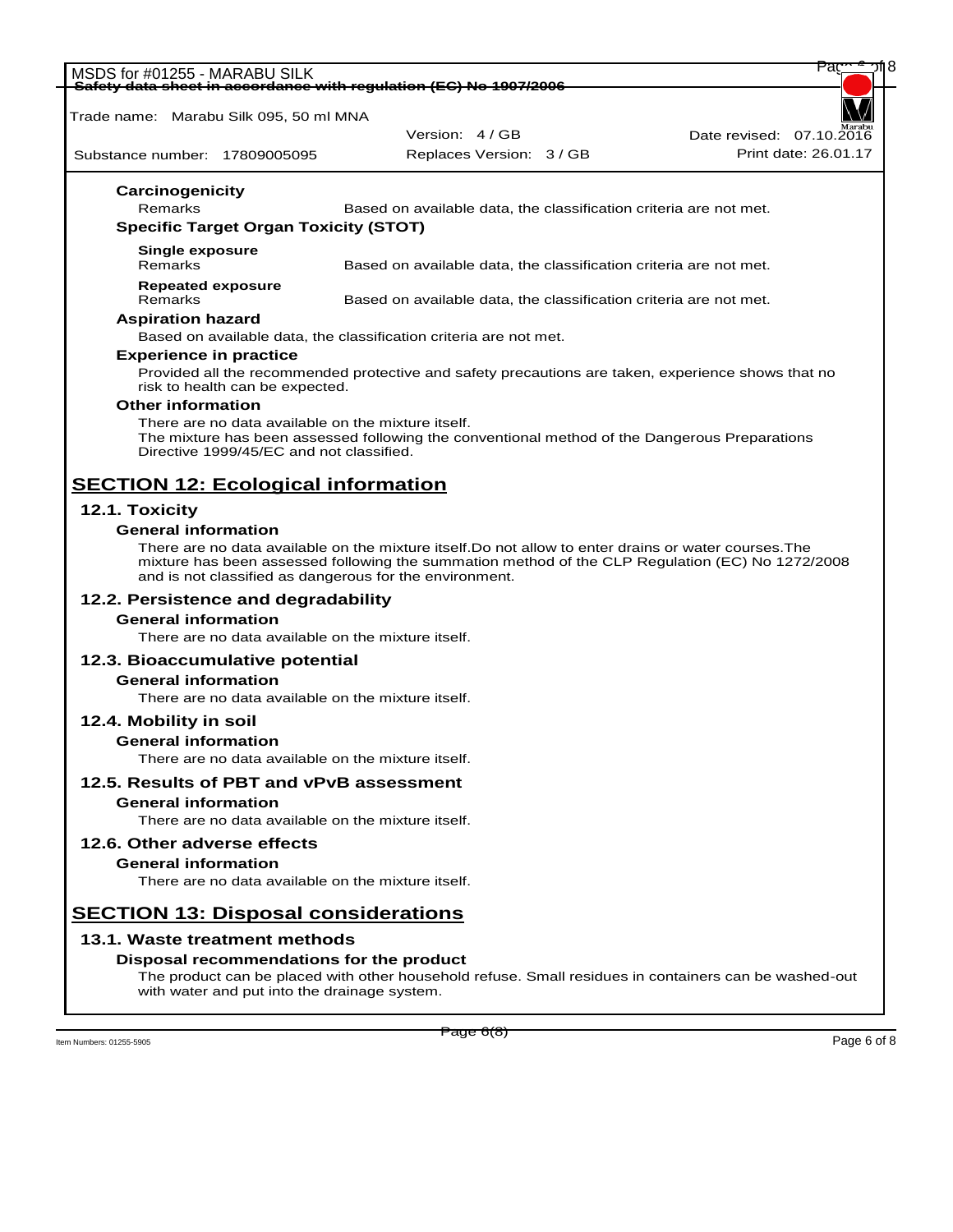| MSDS for #01255 - MARABU SILK                                     |                                                                           |                          |                                                                                                       |
|-------------------------------------------------------------------|---------------------------------------------------------------------------|--------------------------|-------------------------------------------------------------------------------------------------------|
| Safety data sheet in accordance with regulation (EC) No 1907/2006 |                                                                           |                          |                                                                                                       |
| Trade name: Marabu Silk 095, 50 ml MNA                            |                                                                           |                          |                                                                                                       |
|                                                                   |                                                                           | Version: 4 / GB          | Date revised: 07.10.2016                                                                              |
| Substance number: 17809005095                                     |                                                                           | Replaces Version: 3 / GB | Print date: 26.01.17                                                                                  |
|                                                                   | Disposal recommendations for packaging                                    |                          |                                                                                                       |
|                                                                   | Packaging that cannot be cleaned should be disposed off as product waste. |                          |                                                                                                       |
|                                                                   | Completely emptied packagings can be given for recycling.                 |                          |                                                                                                       |
| <b>SECTION 14: Transport information</b>                          |                                                                           |                          |                                                                                                       |
| <b>Land transport ADR/RID</b>                                     |                                                                           |                          |                                                                                                       |
| Non-dangerous goods                                               |                                                                           |                          |                                                                                                       |
| 14.1. UN number                                                   |                                                                           |                          |                                                                                                       |
| $UN -$                                                            |                                                                           |                          |                                                                                                       |
| 14.2. UN proper shipping name                                     |                                                                           |                          |                                                                                                       |
| 14.3. Transport hazard class(es)                                  |                                                                           |                          |                                                                                                       |
| Class                                                             |                                                                           |                          |                                                                                                       |
| Label<br>14.4. Packing group                                      |                                                                           |                          |                                                                                                       |
| Packing group                                                     |                                                                           |                          |                                                                                                       |
| Transport category                                                | 0                                                                         |                          |                                                                                                       |
| 14.5. Environmental hazards                                       |                                                                           |                          |                                                                                                       |
|                                                                   |                                                                           |                          |                                                                                                       |
| <b>Marine transport IMDG/GGVSee</b>                               | The product does not constitute a hazardous substance in sea transport.   |                          |                                                                                                       |
| 14.1. UN number                                                   |                                                                           |                          |                                                                                                       |
| UN -                                                              |                                                                           |                          |                                                                                                       |
| 14.2. UN proper shipping name                                     |                                                                           |                          |                                                                                                       |
| 14.3. Transport hazard class(es)                                  |                                                                           |                          |                                                                                                       |
| Class                                                             |                                                                           |                          |                                                                                                       |
| Subsidiary risk                                                   |                                                                           |                          |                                                                                                       |
| 14.4. Packing group<br>Packing group                              |                                                                           |                          |                                                                                                       |
| 14.5. Environmental hazards                                       |                                                                           |                          |                                                                                                       |
| no                                                                |                                                                           |                          |                                                                                                       |
| Air transport ICAO/IATA                                           |                                                                           |                          |                                                                                                       |
|                                                                   | The product does not constitute a hazardous substance in air transport.   |                          |                                                                                                       |
| 14.1. UN number                                                   |                                                                           |                          |                                                                                                       |
| UN -<br>14.2. UN proper shipping name                             |                                                                           |                          |                                                                                                       |
|                                                                   |                                                                           |                          |                                                                                                       |
| 14.3. Transport hazard class(es)<br>Class                         |                                                                           |                          |                                                                                                       |
| Subsidiary risk                                                   |                                                                           |                          |                                                                                                       |
| 14.4. Packing group                                               |                                                                           |                          |                                                                                                       |
| Packing group                                                     |                                                                           |                          |                                                                                                       |
| 14.5. Environmental hazards                                       |                                                                           |                          |                                                                                                       |
|                                                                   |                                                                           |                          |                                                                                                       |
| Information for all modes of transport                            | 14.6. Special precautions for user                                        |                          |                                                                                                       |
|                                                                   | Transport within the user's premises:                                     |                          |                                                                                                       |
|                                                                   | Always transport in closed containers that are upright and secure.        |                          |                                                                                                       |
|                                                                   |                                                                           |                          | Ensure that persons transporting the product know what to do in the event of an accident or spillage. |
| <b>Other information</b>                                          |                                                                           |                          |                                                                                                       |
|                                                                   | 14.7. Transport in bulk according to Annex II of Marpol and the IBC Code  |                          |                                                                                                       |
| no                                                                |                                                                           |                          |                                                                                                       |